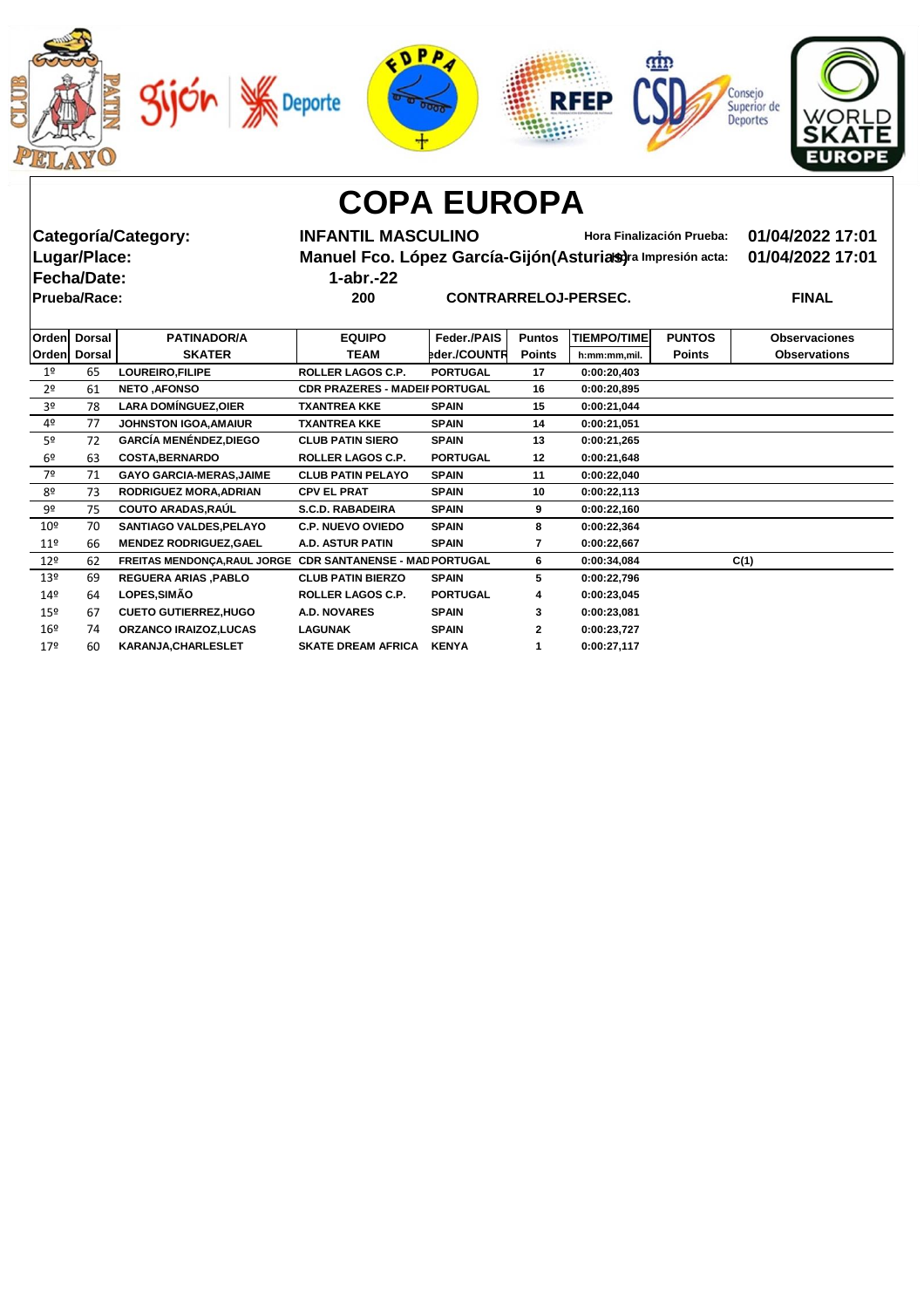









**Fecha/Date: 1-abr.-22**

**Categoría/Category: INFANTIL MASCULINO Hora Finalización Prueba: 01/04/2022 19:13 Manuel Fco. López García-Gijón(Asturias)** ra Impresión acta: 01/04/2022 19:13

| .            | _________ |                    |              |
|--------------|-----------|--------------------|--------------|
| Prueba/Race: | 5000      | <b>ELIMINACION</b> | <b>FINAL</b> |

| 1-abr.-. |  |  |
|----------|--|--|
|          |  |  |

|                 | Orden Dorsal | <b>PATINADOR/A</b>                                         | <b>EQUIPO</b>                         | Feder./PAIS     | <b>Puntos</b> | <b>TIEMPO/TIME</b> | <b>PUNTOS</b> | <b>Observaciones</b> |
|-----------------|--------------|------------------------------------------------------------|---------------------------------------|-----------------|---------------|--------------------|---------------|----------------------|
|                 | Orden Dorsal | <b>SKATER</b>                                              | <b>TEAM</b>                           | eder./COUNTR    | <b>Points</b> | h:mm:mm,mil.       | <b>Points</b> | <b>Observations</b>  |
|                 |              |                                                            |                                       |                 |               |                    |               |                      |
| 1 <sup>°</sup>  | 78           | <b>LARA DOMINGUEZ, OIER</b>                                | <b>TXANTREA KKE</b>                   | <b>SPAIN</b>    | 17            |                    |               |                      |
| 2 <sup>o</sup>  | 75           | <b>COUTO ARADAS, RAUL</b>                                  | <b>S.C.D. RABADEIRA</b>               | <b>SPAIN</b>    | 16            |                    |               |                      |
| 3 <sup>o</sup>  | 65           | LOUREIRO, FILIPE                                           | ROLLER LAGOS C.P.                     | <b>PORTUGAL</b> | 15            |                    |               | W(1)                 |
| 4º              | 63           | <b>COSTA, BERNARDO</b>                                     | ROLLER LAGOS C.P.                     | <b>PORTUGAL</b> | 14            |                    |               | <b>DNF</b>           |
| 5º              | 77           | <b>JOHNSTON IGOA, AMAIUR</b>                               | <b>TXANTREA KKE</b>                   | <b>SPAIN</b>    | 13            |                    |               | <b>DNF</b>           |
| 6 <sup>°</sup>  | 73           | <b>RODRIGUEZ MORA, ADRIAN</b>                              | <b>CPV EL PRAT</b>                    | <b>SPAIN</b>    | 12            |                    |               | $W(1)$ -DNF          |
| 7º              | 72           | <b>GARCÍA MENÉNDEZ, DIEGO</b>                              | <b>CLUB PATIN SIERO</b>               | <b>SPAIN</b>    | 11            |                    |               | <b>DNF</b>           |
| 8º              | 74           | <b>ORZANCO IRAIZOZ,LUCAS</b>                               | <b>LAGUNAK</b>                        | <b>SPAIN</b>    | 10            |                    |               | <b>DNF</b>           |
| 9º              | 61           | <b>NETO, AFONSO</b>                                        | <b>CDR PRAZERES - MADEII PORTUGAL</b> |                 | 9             |                    |               | <b>DNF</b>           |
| 10 <sup>°</sup> | 66           | <b>MENDEZ RODRIGUEZ, GAEL</b>                              | <b>A.D. ASTUR PATIN</b>               | <b>SPAIN</b>    | 8             |                    |               | <b>DNF</b>           |
| 11 <sup>°</sup> | 71           | <b>GAYO GARCIA-MERAS, JAIME</b>                            | <b>CLUB PATIN PELAYO</b>              | <b>SPAIN</b>    | 7             |                    |               | <b>DNF</b>           |
| 12 <sup>°</sup> | 70           | <b>SANTIAGO VALDES, PELAYO</b>                             | <b>C.P. NUEVO OVIEDO</b>              | <b>SPAIN</b>    | 6             |                    |               | <b>DNF</b>           |
| 13 <sup>°</sup> | 64           | LOPES, SIMÃO                                               | <b>ROLLER LAGOS C.P.</b>              | <b>PORTUGAL</b> | 5             |                    |               | <b>DNF</b>           |
| $14^{\circ}$    | 67           | <b>CUETO GUTIERREZ, HUGO</b>                               | <b>A.D. NOVARES</b>                   | <b>SPAIN</b>    | 4             |                    |               | <b>DNF</b>           |
| $15^{\circ}$    | 69           | <b>REGUERA ARIAS, PABLO</b>                                | <b>CLUB PATIN BIERZO</b>              | <b>SPAIN</b>    | 3             |                    |               | <b>DNF</b>           |
| $16^{\circ}$    | 62           | FREITAS MENDONÇA, RAUL JORGE CDR SANTANENSE - MAD PORTUGAL |                                       |                 | 2             |                    |               | <b>DNF</b>           |
| 17 <sup>°</sup> | 60           | KARANJA, CHARLESLET                                        | SKATE DREAM AFRICA KENYA              |                 |               |                    |               | <b>DNF</b>           |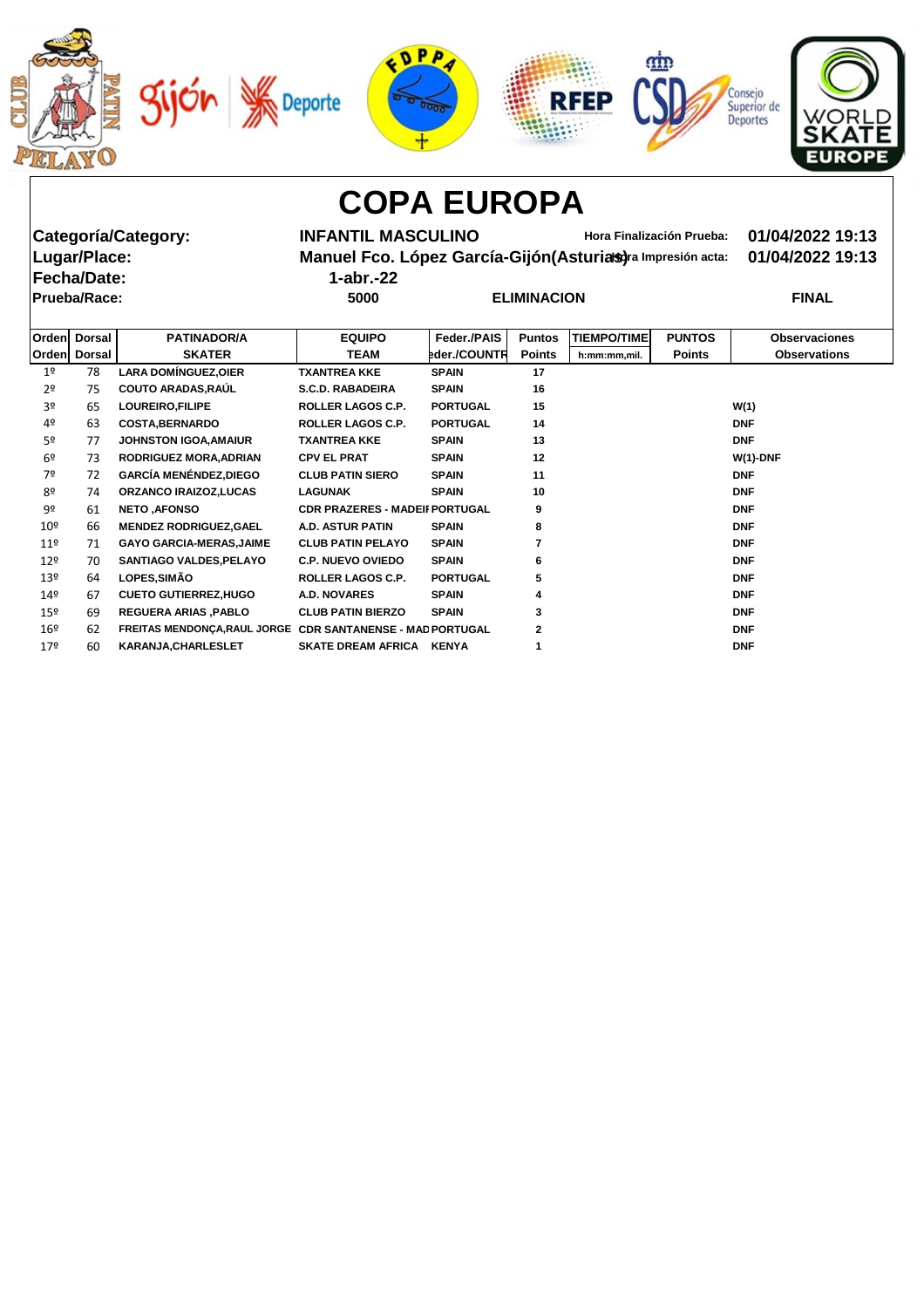









**Fecha/Date: 2-abr.-22 Prueba/Race: 500 SPRINT FINAL**

**Categoría/Category: INFANTIL MASCULINO Hora Finalización Prueba: 02/04/2022 13:04 Manuel Fco. López García-Gijón(Asturias)** ra Impresión acta: 02/04/2022 13:04

| SPRINT |  |  |
|--------|--|--|

| Orden           | <b>Dorsal</b> | <b>PATINADOR/A</b>                                         | <b>EQUIPO</b>                         | Feder./PAIS     | <b>Puntos</b>  | <b>TIEMPO/TIME</b> | <b>PUNTOS</b> | <b>Observaciones</b> |
|-----------------|---------------|------------------------------------------------------------|---------------------------------------|-----------------|----------------|--------------------|---------------|----------------------|
| Orden           | <b>Dorsal</b> | <b>SKATER</b>                                              | <b>TEAM</b>                           | eder./COUNTR    | <b>Points</b>  | h:mm:mm,mil.       | <b>Points</b> | <b>Observations</b>  |
| 1 <sup>o</sup>  | 78            | <b>LARA DOMÍNGUEZ, OIER</b>                                | <b>TXANTREA KKE</b>                   | <b>SPAIN</b>    | 18             | 0:00:50,390        |               |                      |
| 2 <sup>o</sup>  | 65            | LOUREIRO, FILIPE                                           | ROLLER LAGOS C.P.                     | <b>PORTUGAL</b> | 17             | 0:00:50,677        |               |                      |
| 3º              | 75            | <b>COUTO ARADAS, RAÚL</b>                                  | <b>S.C.D. RABADEIRA</b>               | <b>SPAIN</b>    | 16             | 0:00:51,909        |               |                      |
| 4º              | 62            | FREITAS MENDONÇA, RAUL JORGE CDR SANTANENSE - MAD PORTUGAL |                                       |                 | 15             | 0:00:54,002        |               | FS(1)                |
| 5 <sup>o</sup>  | 63            | <b>COSTA, BERNARDO</b>                                     | ROLLER LAGOS C.P.                     | <b>PORTUGAL</b> | 14             | 0:00:51,847        |               |                      |
| 6 <sup>°</sup>  | 61            | <b>NETO, AFONSO</b>                                        | <b>CDR PRAZERES - MADEII PORTUGAL</b> |                 | 13             | 0:01:06,861        |               | C(1)                 |
| 7º              | 73            | <b>RODRIGUEZ MORA, ADRIAN</b>                              | <b>CPV EL PRAT</b>                    | <b>SPAIN</b>    | 12             | 0:00:52,370        |               | FS(1)                |
| 8º              | 72            | <b>GARCÍA MENÉNDEZ, DIEGO</b>                              | <b>CLUB PATIN SIERO</b>               | <b>SPAIN</b>    | 11             |                    |               |                      |
| 9º              | 66            | <b>MENDEZ RODRIGUEZ, GAEL</b>                              | <b>A.D. ASTUR PATIN</b>               | <b>SPAIN</b>    | 10             | 0:00:53,256        |               |                      |
| 10 <sup>°</sup> | 71            | <b>GAYO GARCIA-MERAS, JAIME</b>                            | <b>CLUB PATIN PELAYO</b>              | <b>SPAIN</b>    | 9              | 0:00:53,807        |               |                      |
| $11^{\circ}$    | 67            | <b>CUETO GUTIERREZ, HUGO</b>                               | <b>A.D. NOVARES</b>                   | <b>SPAIN</b>    | 8              | 0:00:54,164        |               |                      |
| $12^{\circ}$    | 77            | <b>JOHNSTON IGOA, AMAIUR</b>                               | <b>TXANTREA KKE</b>                   | <b>SPAIN</b>    | $\overline{7}$ | 0:00:54,390        |               |                      |
| 13 <sup>°</sup> | 64            | LOPES, SIMÃO                                               | <b>ROLLER LAGOS C.P.</b>              | <b>PORTUGAL</b> | 6              | 0:00:54,514        |               |                      |
| 14 <sup>°</sup> | 74            | <b>ORZANCO IRAIZOZ,LUCAS</b>                               | <b>LAGUNAK</b>                        | <b>SPAIN</b>    | 5              | 0:00:54,874        |               |                      |
| 15 <sup>°</sup> | 69            | <b>REGUERA ARIAS, PABLO</b>                                | <b>CLUB PATIN BIERZO</b>              | <b>SPAIN</b>    | 4              | 0:00:55,277        |               |                      |
| 16 <sup>°</sup> | 68            | <b>BLANCO SANCHEZ, IAGO</b>                                | <b>C.D. AMAYA</b>                     | <b>SPAIN</b>    | 3              | 0:00:55,439        |               |                      |
| 17 <sup>°</sup> | 70            | SANTIAGO VALDES, PELAYO                                    | <b>C.P. NUEVO OVIEDO</b>              | <b>SPAIN</b>    | $\mathbf{2}$   | 0:00:55,626        |               |                      |
| 18º             | 60            | <b>KARANJA, CHARLESLET</b>                                 | <b>SKATE DREAM AFRICA</b>             | <b>KENYA</b>    |                | 0:01:08,110        |               |                      |
|                 |               |                                                            |                                       |                 |                |                    |               |                      |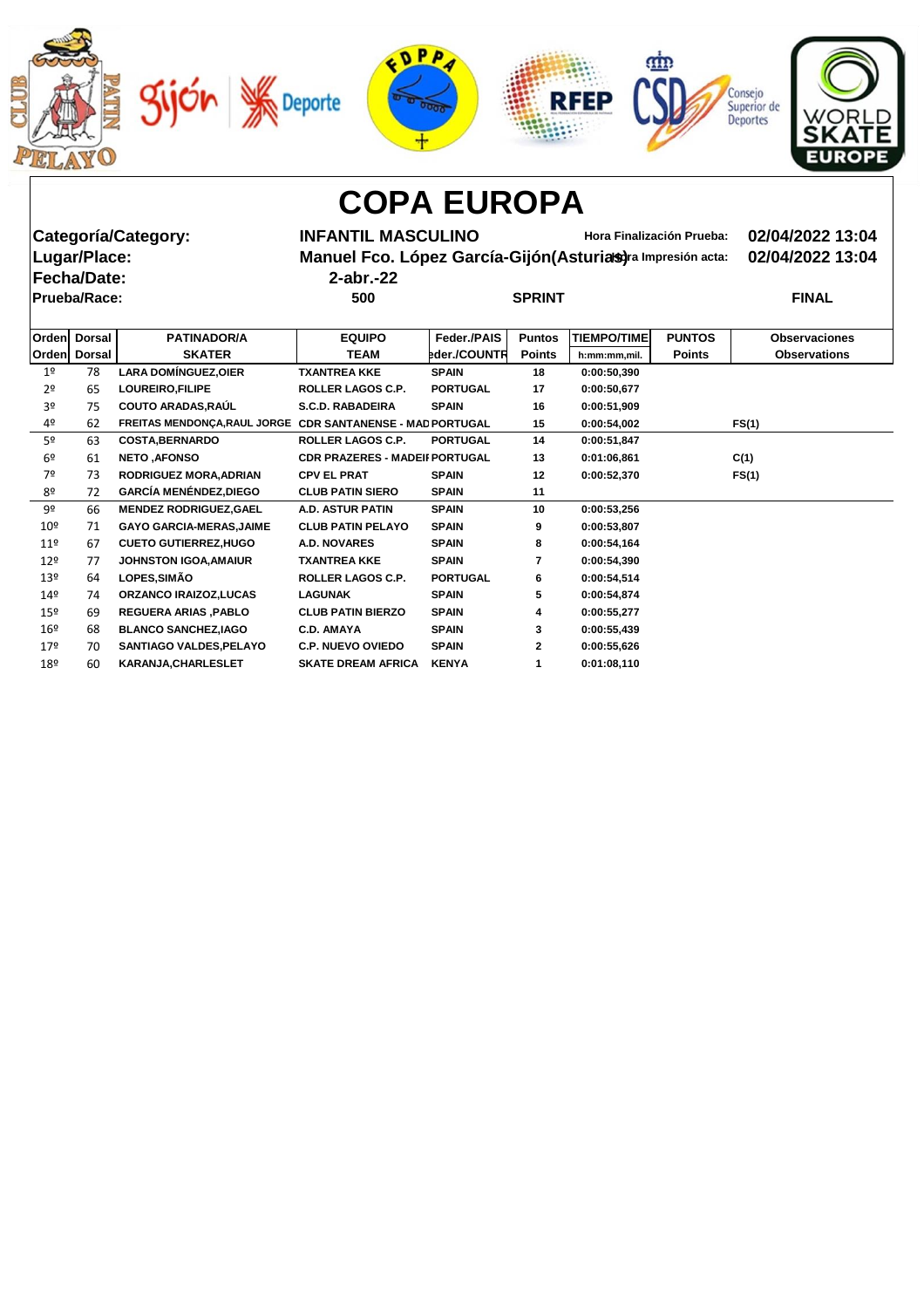









**Fecha/Date: 2-abr.-22**

**Categoría/Category: INFANTIL MASCULINO Hora Finalización Prueba: 02/04/2022 18:17 Manuel Fco. López García-Gijón(Asturias)** ra Impresión acta: 02/04/2022 18:17

|                 | Prueba/Race:  |                                                            | 3000                                  |                 | <b>PUNTOS</b> |                    |               | <b>FINAL</b>         |
|-----------------|---------------|------------------------------------------------------------|---------------------------------------|-----------------|---------------|--------------------|---------------|----------------------|
| Orden           | <b>Dorsal</b> | <b>PATINADOR/A</b>                                         | <b>EQUIPO</b>                         | Feder./PAIS     | <b>Puntos</b> | <b>TIEMPO/TIME</b> | <b>PUNTOS</b> | <b>Observaciones</b> |
| Orden           | <b>Dorsal</b> | <b>SKATER</b>                                              | <b>TEAM</b>                           | eder./COUNTR    | <b>Points</b> | h:mm:mm,mil.       | <b>Points</b> | <b>Observations</b>  |
| 1 <sup>°</sup>  | 75            | <b>COUTO ARADAS, RAÚL</b>                                  | <b>S.C.D. RABADEIRA</b>               | <b>SPAIN</b>    | 18            |                    | 8             |                      |
| $2^{\circ}$     | 78            | <b>LARA DOMÍNGUEZ, OIER</b>                                | <b>TXANTREA KKE</b>                   | <b>SPAIN</b>    | 17            | 0:05:20,239        | 6             |                      |
| 3 <sup>o</sup>  | 65            | LOUREIRO, FILIPE                                           | <b>ROLLER LAGOS C.P.</b>              | <b>PORTUGAL</b> | 16            |                    | 3             |                      |
| 4º              | 72            | <b>GARCÍA MENÉNDEZ, DIEGO</b>                              | <b>CLUB PATIN SIERO</b>               | <b>SPAIN</b>    | 15            |                    | 3             |                      |
| 52              | 73            | <b>RODRIGUEZ MORA, ADRIAN</b>                              | <b>CPV EL PRAT</b>                    | <b>SPAIN</b>    | 14            |                    |               |                      |
| 6 <sup>°</sup>  | 77            | <b>JOHNSTON IGOA, AMAIUR</b>                               | <b>TXANTREA KKE</b>                   | <b>SPAIN</b>    | 13            |                    |               |                      |
| 7º              | 63            | <b>COSTA, BERNARDO</b>                                     | <b>ROLLER LAGOS C.P.</b>              | <b>PORTUGAL</b> | 12            |                    |               |                      |
| 8º              | 61            | <b>NETO .AFONSO</b>                                        | <b>CDR PRAZERES - MADEII PORTUGAL</b> |                 | 11            |                    |               |                      |
| 92              | 66            | <b>MENDEZ RODRIGUEZ, GAEL</b>                              | A.D. ASTUR PATIN                      | <b>SPAIN</b>    | 10            |                    |               |                      |
| 10 <sup>°</sup> | 62            | FREITAS MENDONÇA, RAUL JORGE CDR SANTANENSE - MAD PORTUGAL |                                       |                 | 9             |                    |               |                      |
| 11 <sup>°</sup> | 67            | <b>CUETO GUTIERREZ, HUGO</b>                               | <b>A.D. NOVARES</b>                   | <b>SPAIN</b>    | 8             |                    |               |                      |
| $12^{\circ}$    | 71            | <b>GAYO GARCIA-MERAS, JAIME</b>                            | <b>CLUB PATIN PELAYO</b>              | <b>SPAIN</b>    |               |                    |               |                      |
| 13 <sup>°</sup> | 74            | <b>ORZANCO IRAIZOZ.LUCAS</b>                               | <b>LAGUNAK</b>                        | <b>SPAIN</b>    | 6             |                    |               |                      |
| 14 <sup>°</sup> | 64            | LOPES, SIMÃO                                               | <b>ROLLER LAGOS C.P.</b>              | <b>PORTUGAL</b> | 5             |                    |               | <b>DNF</b>           |
| 15 <sup>°</sup> | 68            | <b>BLANCO SANCHEZ, IAGO</b>                                | <b>C.D. AMAYA</b>                     | <b>SPAIN</b>    | 4             |                    |               | <b>DNF</b>           |
| 16º             | 69            | <b>REGUERA ARIAS, PABLO</b>                                | <b>CLUB PATIN BIERZO</b>              | <b>SPAIN</b>    | 3             |                    |               | <b>DNF</b>           |
| 17 <sup>°</sup> | 70            | <b>SANTIAGO VALDES, PELAYO</b>                             | <b>C.P. NUEVO OVIEDO</b>              | <b>SPAIN</b>    | 2             |                    |               | <b>DNF</b>           |
| 18º             | 60            | <b>KARANJA, CHARLESLET</b>                                 | <b>SKATE DREAM AFRICA</b>             | <b>KENYA</b>    |               |                    |               | <b>DNF</b>           |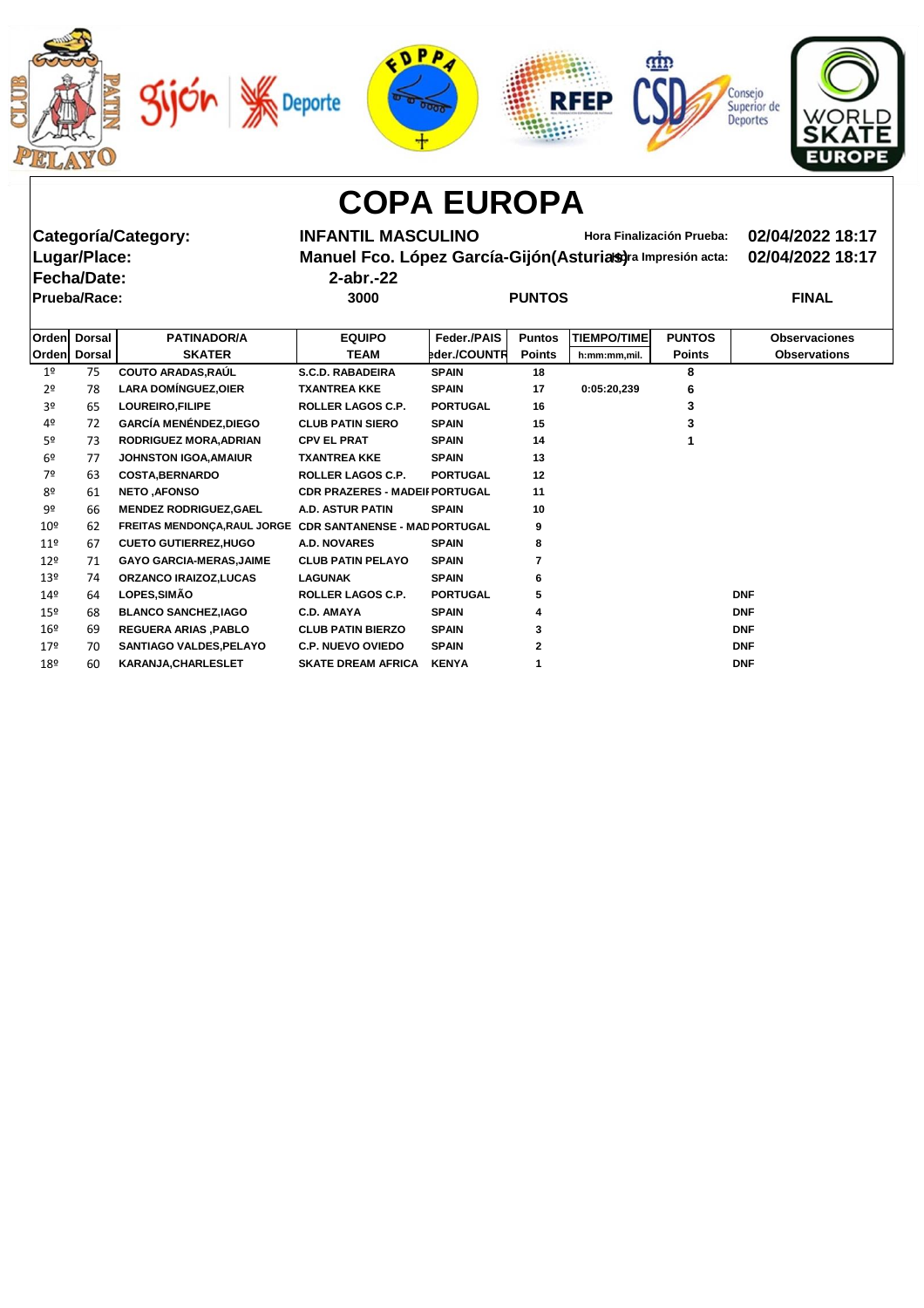







**Categoría/Category: INFANTIL MASCULINO Hora Finalización Prueba: 03/04/2022 13:16 Manuel Fco. López García-Gijón(Asturias)** ra Impresión acta: 03/04/2022 13:16

**Fecha/Date: 3-abr.-22**

| .            | __ ____ _ _ _ _ |               |              |
|--------------|-----------------|---------------|--------------|
| Prueba/Race: | 1000            | <b>SPRINT</b> | <b>FINAL</b> |

| Orden           | <b>Dorsal</b> | <b>PATINADOR/A</b>                                         | <b>EQUIPO</b>                         | Feder./PAIS     | <b>Puntos</b> | <b>TIEMPO/TIME</b> | <b>PUNTOS</b> | <b>Observaciones</b> |
|-----------------|---------------|------------------------------------------------------------|---------------------------------------|-----------------|---------------|--------------------|---------------|----------------------|
|                 |               |                                                            |                                       |                 |               |                    |               |                      |
|                 | Orden Dorsal  | <b>SKATER</b>                                              | <b>TEAM</b>                           | eder./COUNTR    | <b>Points</b> | h:mm:mm,mil.       | <b>Points</b> | <b>Observations</b>  |
| 1 <sup>°</sup>  | 78            | <b>LARA DOMÍNGUEZ, OIER</b>                                | <b>TXANTREA KKE</b>                   | <b>SPAIN</b>    | 17            | 0:01:55,740        |               |                      |
| 2 <sup>o</sup>  | 65            | LOUREIRO, FILIPE                                           | ROLLER LAGOS C.P.                     | <b>PORTUGAL</b> | 16            |                    |               |                      |
| 3º              | 63            | <b>COSTA, BERNARDO</b>                                     | ROLLER LAGOS C.P.                     | <b>PORTUGAL</b> | 15            |                    |               |                      |
| 4º              | 75            | <b>COUTO ARADAS, RAÚL</b>                                  | <b>S.C.D. RABADEIRA</b>               | <b>SPAIN</b>    | 14            |                    |               |                      |
| 5 <sup>o</sup>  | 61            | <b>NETO, AFONSO</b>                                        | <b>CDR PRAZERES - MADEII PORTUGAL</b> |                 | 13            |                    |               |                      |
| 6º              | 73            | <b>RODRIGUEZ MORA, ADRIAN</b>                              | <b>CPV EL PRAT</b>                    | <b>SPAIN</b>    | 12            |                    |               |                      |
| 7º              | 72            | <b>GARCÍA MENÉNDEZ, DIEGO</b>                              | <b>CLUB PATIN SIERO</b>               | <b>SPAIN</b>    | 11            |                    |               |                      |
| 8º              | 62            | FREITAS MENDONÇA, RAUL JORGE CDR SANTANENSE - MAD PORTUGAL |                                       |                 | 10            |                    |               |                      |
| 9º              | 66            | <b>MENDEZ RODRIGUEZ, GAEL</b>                              | <b>A.D. ASTUR PATIN</b>               | <b>SPAIN</b>    | 9             | 0:01:44,066        |               |                      |
| 10 <sup>°</sup> | 74            | <b>ORZANCO IRAIZOZ,LUCAS</b>                               | <b>LAGUNAK</b>                        | <b>SPAIN</b>    | 8             | 0:01:44,335        |               |                      |
| $11^{\circ}$    | 77            | <b>JOHNSTON IGOA, AMAIUR</b>                               | <b>TXANTREA KKE</b>                   | <b>SPAIN</b>    | 7             | 0:01:44,675        |               |                      |
| $12^{\circ}$    | 67            | <b>CUETO GUTIERREZ, HUGO</b>                               | <b>A.D. NOVARES</b>                   | <b>SPAIN</b>    | 6             | 0:01:45,207        |               |                      |
| $13^{\circ}$    | 64            | <b>LOPES, SIMÃO</b>                                        | ROLLER LAGOS C.P.                     | <b>PORTUGAL</b> | 5             | 0:01:46,770        |               |                      |
| 14 <sup>°</sup> | 70            | <b>SANTIAGO VALDES, PELAYO</b>                             | <b>C.P. NUEVO OVIEDO</b>              | <b>SPAIN</b>    | 4             | 0:01:47,568        |               |                      |
| $15^{\circ}$    | 71            | <b>GAYO GARCIA-MERAS, JAIME</b>                            | <b>CLUB PATIN PELAYO</b>              | <b>SPAIN</b>    | 3             | 0:01:48,382        |               |                      |
| $16^{\circ}$    | 68            | <b>BLANCO SANCHEZ, IAGO</b>                                | <b>C.D. AMAYA</b>                     | <b>SPAIN</b>    | $\mathbf{2}$  | 0:01:48,549        |               |                      |
| 17 <sup>°</sup> | 69            | <b>REGUERA ARIAS, PABLO</b>                                | <b>CLUB PATIN BIERZO</b>              | <b>SPAIN</b>    |               | 0:01:50,221        |               |                      |
|                 |               |                                                            |                                       |                 |               |                    |               |                      |